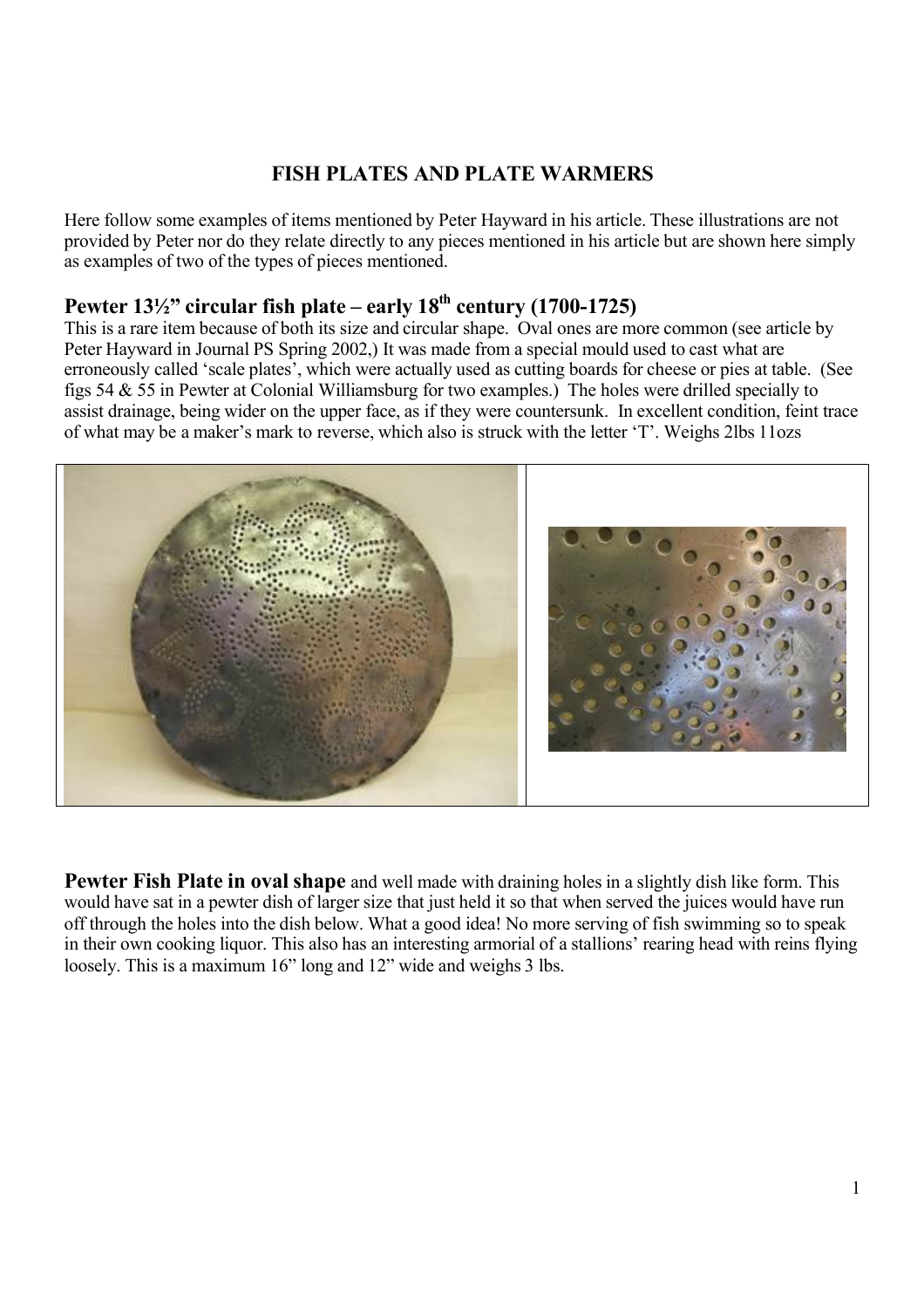

**An Awesome Pewter Hot Water Plate**. This large serving dish measures without the handle 20" X  $15\frac{1}{2}$  at the widest points, it stands close on 3" high and weighs more than my 12 lb scales will record. The water container is deep; the whole thing must have been very heavy to serve. There is a well or depression at one end made to take the juices of the cooked meat perhaps. There are no marks. One handle shows a little deterioration and the oxide on the dish is flaking in a couple of places. A formidable piece of pewter tableware.



**A Pewter Hotwater Plate.** Unusual in that this has fixed handles and in that the serving side is actually shallower than the underside which is also formed as a hot water plate. So maybe the handles are fixed so that it can be used either way Hence the plug would have had to be good to keep the water in. There are no maker's marks. This measures 8" diameter and stands 1  $\frac{3}{4}$ " above the table. It weighs some 2 lbs 14 ozs.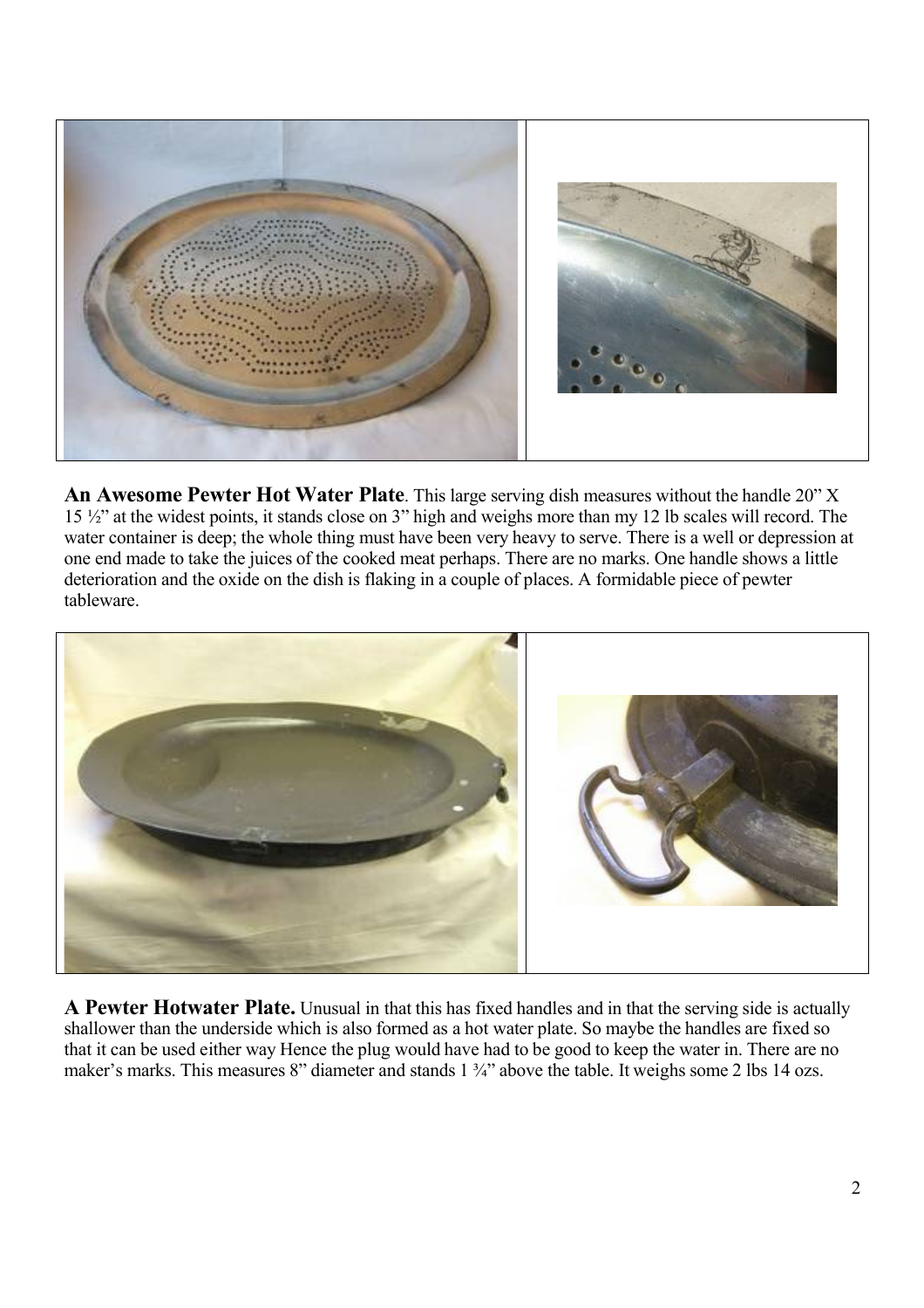

A few more examples of Hot Water plates in essence a container for hot water so made that a plate could sit on top and keep warm. Mostly these are in the region of 8 to 9" diameter. Two were seen at Towneley Hall, Burnley. The first is by Henry Joseph and the second by Sarah or Stephen Cocks.